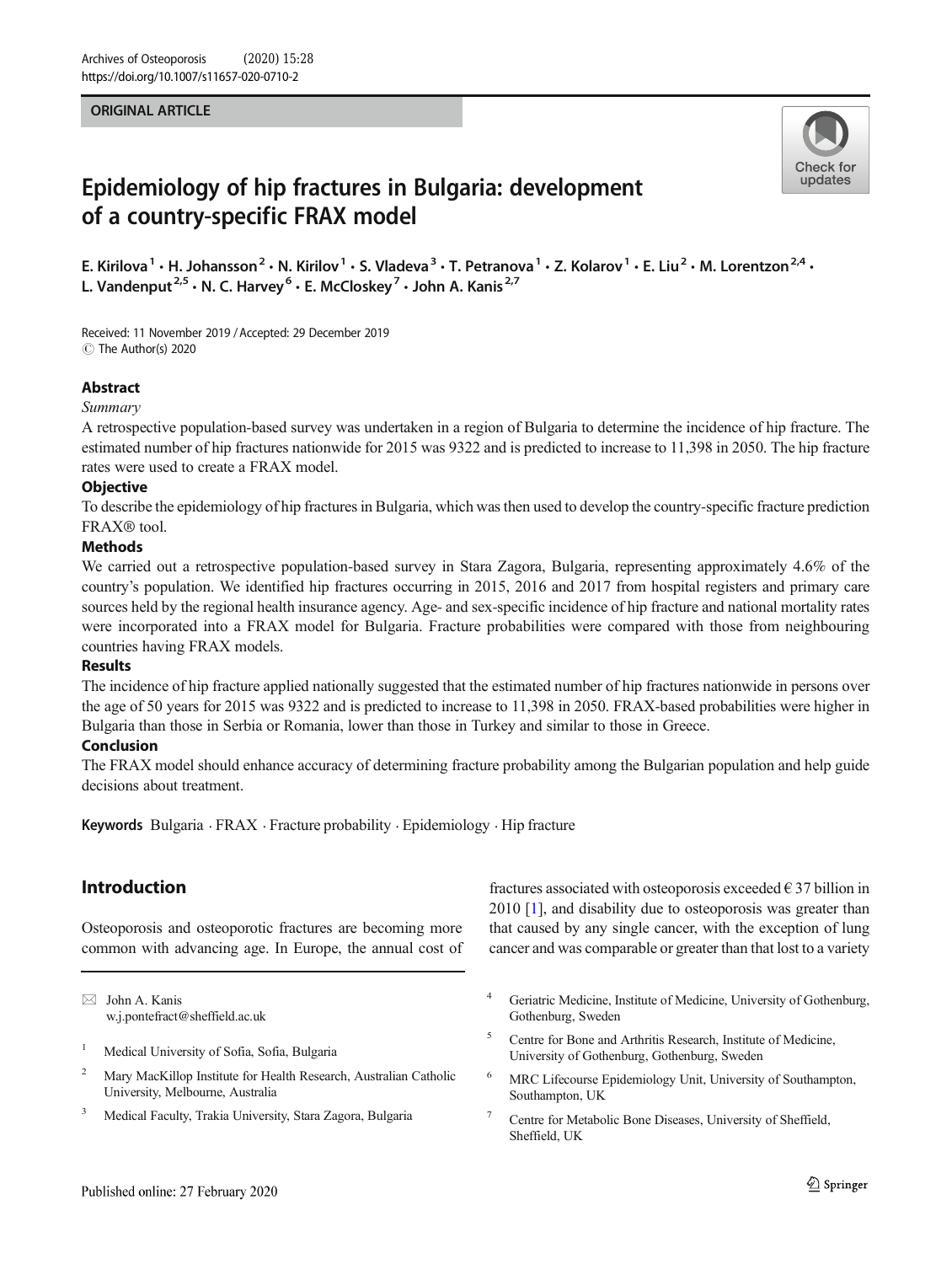of chronic non-communicable diseases, such as rheumatoid arthritis, asthma and high blood pressure–related heart disease [\[2](#page-4-0)]. Fortunately, a wide variety of treatments is available that favourably affect bone mass and thereby decrease the risk of fractures associated with osteoporosis [\[3](#page-4-0)]. The use of such interventions by healthcare practitioners is assisted by instruments that assess patients' fracture risk to optimise clinical decisions about prevention and treatment. The most widely used web-based tool FRAX® [\(https://www.sheffield.ac.uk/](https://www.sheffield.ac.uk/FRAX/) [FRAX/\)](https://www.sheffield.ac.uk/FRAX/) meets these requirements and computes the 10-year probability of fragility fractures based on several common clinical risk factors and optionally, a DXA scan result [\[4](#page-4-0), [5\]](#page-4-0). FRAX models are available for 66 countries covering more than 80% of the world population at risk [\[6](#page-4-0)] and have been incorporated into more than 100 guidelines worldwide [\[7\]](#page-4-0).

The availability of FRAX has stimulated studies for the generation of new FRAX models. Specific examples include Brazil, Mexico, Turkey [\[8](#page-5-0)–[10](#page-5-0)] and several countries in Eastern Europe [[11](#page-5-0)–[14\]](#page-5-0). The present report describes the epidemiology of fractures at the hip in Bulgaria and the generation of a country-specific FRAX model.

# **Methods**

Bulgaria is a country in Southeastern Europe with a total area of 110,994 km<sup>2</sup>. It borders the Black Sea to the east, Greece and Turkey to the south, Serbia and Macedonia to the west and Romania to the north  $[15]$  $[15]$ . According to the national statistical institute, the Bulgarian population comprises four ethnic groups as follows: Bulgarian (84.8%), Turkish (8.8%), Roma (4.9%) and others (1.5%) [[16](#page-5-0)].

Stara Zagora, in Southern Bulgaria, is the sixth-largest city in Bulgaria. Based on regional health inspection's data, the region's population aged 40 years or above in 2017 amounted to 183,294 people (84,557 men and 98,737 women) and represented 4.6% of the whole Bulgarian population aged 40 years and above (183,294/3,982,770). The ethnic admixture of Stara Zagora is similar to the country as a whole.

We analysed the cases of hip fractures (ICD codes: S72.0, S72.1 and S72.2) in the Stara Zagora region, Bulgaria, for the years 2015, 2016 and 2017. Data were provided by the Regional Health Insurance Fund (RHIF) Stara Zagora using an electronic database of hospitals, general practitioners and specialists in this region. The insurance company covers 81.2% of the total population but coverage varies according to age and sex. The relevant data on coverage was available and the age- and sex-specific insured population comprised the denominator for the calculation of incidence. To minimise double counting, further admissions for the same hip fracture site within 3 months were excluded. Permanent residence in the region was not a criterion for inclusion, so a small number of patients living temporarily in the catchment area were also included in the database.

Incidence of hip fractures was calculated from the age of 40 years in 5-year age intervals in men and in women. The age of 40 was chosen since FRAX permits the calculation of fracture probability from this age.

The age- and sex-specific incidence for 2015–2017 was applied to the Bulgarian population for 2015 to estimate the number of hip fractures nationwide. Additionally, future projections were estimated up to 2050, assuming that the age- and sex-specific incidence remained stable. Population demography was taken from the United Nations using the medium variant for fertility [[17](#page-5-0)].

The data on hip fracture were used to construct a FRAX model for Bulgaria. For other major osteoporotic fractures (clinical spine, forearm and humeral fractures), it was assumed that the age- and sex-specific ratios of these fractures to hip fracture risk in Bulgaria were comparable with those found in Sweden [\[4](#page-4-0)]. This assumption has been used for many of the FRAX models with incomplete epidemiological information on non-hip fractures. Available information suggests that the age- and sex-stratified pattern of fracture is very similar in the Western world and Australia [\[14](#page-5-0), [18](#page-5-0)–[20\]](#page-5-0).

The development and validation of FRAX have been extensively described [\[4](#page-4-0), [5\]](#page-4-0). The risk factors used were based on a systematic set of meta-analyses of population-based cohorts worldwide and validated in independent cohorts with over 1 million patient-years of follow-up. The construct of the FRAX model for Bulgaria retained the beta coefficients of the risk factors in the original FRAX model with the incidence rates of hip fracture and mortality rates for Bulgaria. National mortality rates used data from the United Nations in 2014 [[21\]](#page-5-0). Tenyear fracture probabilities were compared with those of neighbouring countries with FRAX models (Greece, Serbia, Turkey and Romania).

In order to compare Bulgarian hip fracture probabilities with those of other regions of the world, the remaining lifetime probability of hip fracture from the age of 50 years was calculated for men and women as described by Kanis et al. [[22\]](#page-5-0). In the present analysis, values for Bulgaria were compared with those of China (with and without inclusion of Hong Kong), Canada, Denmark, Finland, France, Greece, Hungary, Portugal, Spain, Sweden, UK and the USA [[22\]](#page-5-0), with more recent additions from Mexico [[23\]](#page-5-0), Romania [[24\]](#page-5-0), Poland [\[25](#page-5-0)], Moldova [\[14](#page-5-0)], Russia [\[12\]](#page-5-0), Turkey [[10](#page-5-0)], Ukraine [\[26](#page-5-0)] and Serbia [\[27\]](#page-5-0).

# Results

A total of 367 hip fractures were identified in men and 1017 in women (female/male ratio 2.8). Below the age of 65 years, hip fractures were more prevalent in men than in women (female/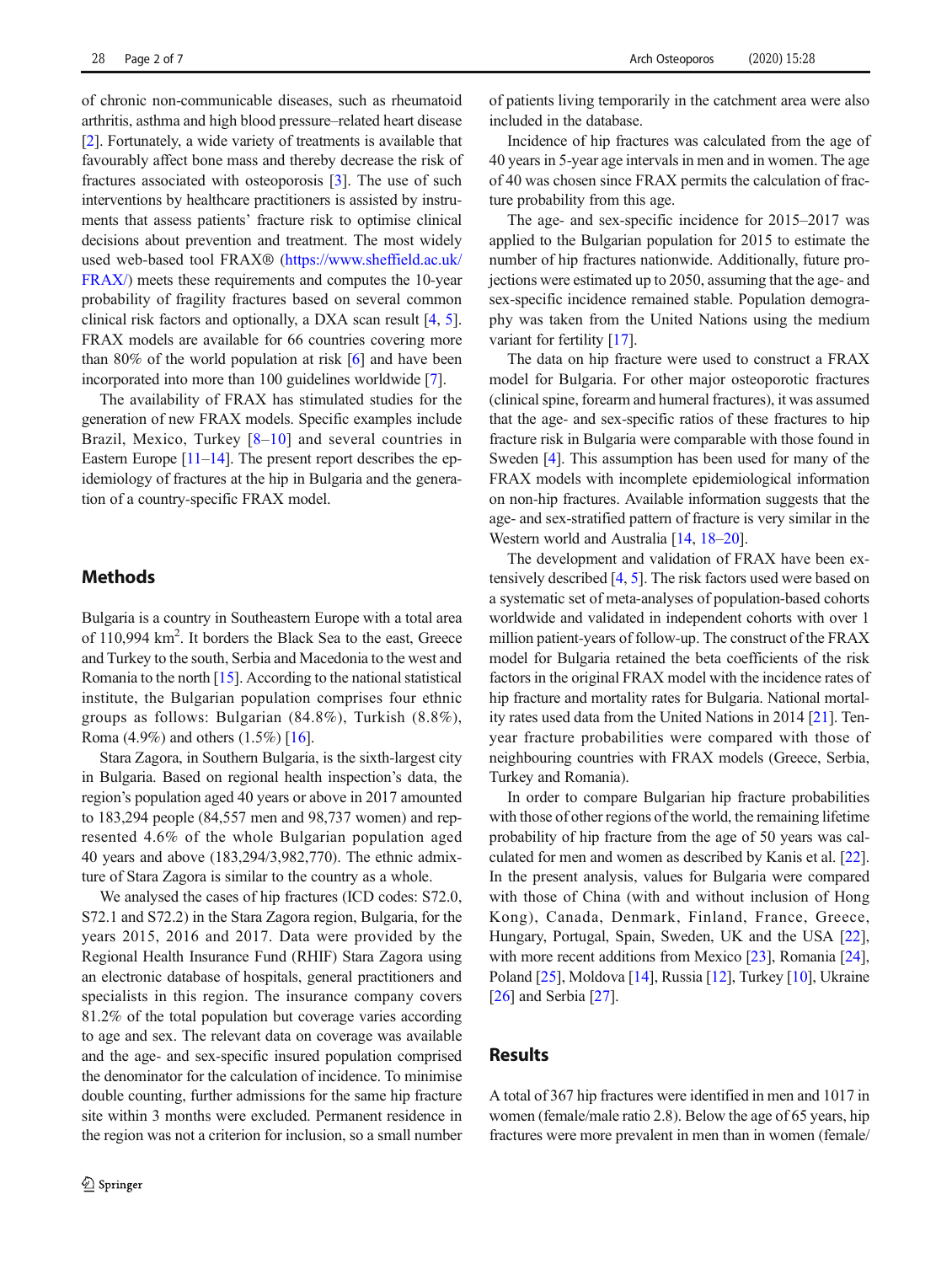<span id="page-2-0"></span>male ratio 0.7), but thereafter were more frequent in women (female/male ratio 3.2). The incidence of hip fracture increased with age in men and women, though more markedly in women (Table 1).

# Hip fracture projections

Assuming that the fracture rates in Stara Zagora were representative for the whole country and based on the UN estimates of the Bulgarian population for 2015, we estimated that the annual number of hip fractures in men and women aged 50 years and older in Bulgaria in 2015 was 9322, comprising 2521 in men and 6801 fractures in women. The number of hip fractures is expected to increase progressively by calendar year with an increase of 22% by 2050 (Table 2). The increase in hip fracture numbers was higher in women (24% in women

Table 1 Population of the catchment area, number of hip fractures and annual incidence of hip fractures (rate/100,000) in men and women in Stara Zagora, Bulgaria, by age for years 2015, 2016 and 2017 combined

| Age (years) | Population <sup>a</sup> | Fractures <sup>b</sup> | Incidence/<br>100,000 | 95% CI      |
|-------------|-------------------------|------------------------|-----------------------|-------------|
| Men         |                         |                        |                       |             |
| $40 - 44$   | 28,257                  | 9                      | 32                    | $15 - 60$   |
| $45 - 49$   | 27,267                  | 14                     | 51                    | $28 - 86$   |
| $50 - 54$   | 26,372                  | 18                     | 68                    | $40 - 108$  |
| $55 - 59$   | 27,646                  | 26                     | 94                    | $61 - 138$  |
| $60 - 64$   | 27,889                  | 35                     | 125                   | $87 - 175$  |
| $65 - 69$   | 27,903                  | 37                     | 133                   | $93 - 183$  |
| $70 - 74$   | 20,886                  | 44                     | 211                   | 153-283     |
| $75 - 79$   | 15,632                  | 54                     | 345                   | 259-451     |
| $80 - 84$   | 11,131                  | 54                     | 485                   | 364-633     |
| $85 - 89$   | 4832                    | 53                     | 1097                  | 822-1435    |
| $90+$       | 1292                    | 23                     | 1780                  | 1128-2672   |
| $40+$       | 219,106                 | 367                    | 167                   | $151 - 186$ |
| Women       |                         |                        |                       |             |
| $40 - 44$   | 28,069                  | 3                      | 11                    | $2 - 31$    |
| $45 - 49$   | 26,998                  | 7                      | 26                    | $10 - 53$   |
| $50 - 54$   | 27,768                  | 12                     | 43                    | $22 - 76$   |
| $55 - 59$   | 30,383                  | 24                     | 79                    | $51 - 118$  |
| $0 - 64$    | 34,907                  | 36                     | 103                   | $72 - 143$  |
| $65 - 69$   | 38,011                  | 60                     | 158                   | $120 - 203$ |
| $70 - 74$   | 30,842                  | 95                     | 308                   | 249-377     |
| $75 - 79$   | 24,652                  | 189                    | 767                   | 661-884     |
| $80 - 84$   | 19,278                  | 261                    | 1354                  | 1195-1529   |
| $85 - 89$   | 9247                    | 247                    | 2671                  | 2348-3026   |
| $90+$       | 2862                    | 83                     | 2900                  | 2310-3595   |
| $40+$       | 273,018                 | 1017                   | 373                   | 350-396     |

<sup>a</sup> Population corrected for insurance cover

<sup>b</sup> Fractures per year over 3 years

Table 2 Estimated total number of hip fractures (ICD-10 codes S72.0, S72.1, S72.2) in men and in women aged 50 years and older in 2015 projected up to 2050 in Bulgaria

|                  | 2015 | 2020 | 2030   | 2040   | 2050   |
|------------------|------|------|--------|--------|--------|
| Men              | 2521 | 2567 | 2739   | 2903   | 2973   |
| Women            | 6801 | 7136 | 7923   | 8397   | 8425   |
| Total            | 9322 | 9703 | 10,662 | 11,300 | 11,398 |
| Increase $(\% )$ |      | 4    | 14     | 21     | 22     |

and 18% in men) due to the high age dependency of hip fracture incidence.

### Fracture probability

The 10-year probability of major osteoporotic fracture and hip fracture in Bulgaria and neighbouring countries is shown in Table 3 in women with a prior fracture by age. Ten-year probabilities were consistently higher than those in the neighbouring countries of Serbia and Romania, lower than those in Turkey and similar to those in Greece.

For the remaining lifetime probability of a hip fracture in Bulgarian women from the age of 50 years was 11.2% which lay midway between Romania and Serbia (7.1 and 7.7%,

Table 3 Ten-year probability of a major osteoporotic fracture (MOF) and hip fracture in women with a prior fracture by age from Bulgaria, Greece, Turkey, Serbia and Romania. Body mass index set to 25 kg/m<sup>2</sup>

| <b>MOF</b> | 7.7 |     |     |     |     |
|------------|-----|-----|-----|-----|-----|
|            |     |     |     |     |     |
| 50         |     | 5.2 | 8.2 | 4.5 | 5.2 |
| 55         | 8.5 | 7.0 | 8.2 | 6.1 | 6.5 |
| 60         | 9.5 | 9.8 | 8.6 | 8.4 | 7.9 |
| 65         | 11  | 13  | 10  | 11  | 9.5 |
| 70         | 15  | 17  | 13  | 13  | 11  |
| 75         | 19  | 22  | 18  | 14  | 13  |
| 80         | 22  | 25  | 24  | 15  | 13  |
| 85         | 23  | 25  | 33  | 15  | 13  |
| 90         | 20  | 20  | 37  | 14  | 11  |
| Hip        |     |     |     |     |     |
| 50         | 1.2 | 0.8 | 1.3 | 0.7 | 0.8 |
| 55         | 1.6 | 1.3 | 1.5 | 1.2 | 1.2 |
| 60         | 2.1 | 2.2 | 1.8 | 1.9 | 1.8 |
| 65         | 2.9 | 3.4 | 2.3 | 2.9 | 2.6 |
| 70         | 4.5 | 5.4 | 4.1 | 4.2 | 3.5 |
| 75         | 7.0 | 8.3 | 7.5 | 5.3 | 4.6 |
| 80         | 9.6 | 11  | 11  | 5.8 | 5.4 |
| 85         | 11  | 12  | 16  | 6.7 | 5.8 |
| 90         | 9.4 | 9.3 | 17  | 7.3 | 4.5 |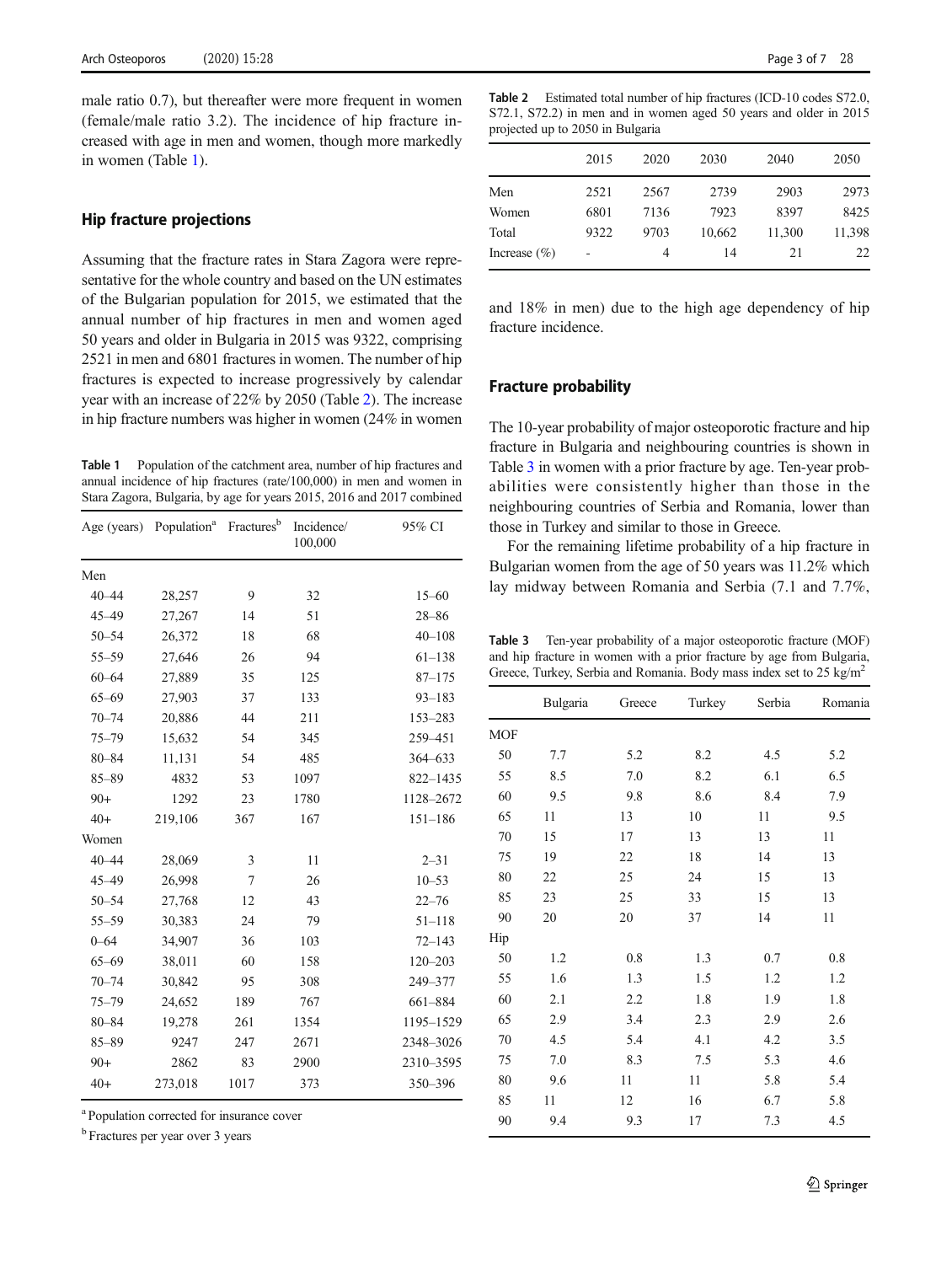respectively) and those of Greece and Turkey (15.4 and 15.9%, respectively) (Table 4).

# **Discussion**

The present study characterised the regional incidence of hip fracture in a well-defined catchment area. The hip fracture incidence increased with age in both sexes, but below the age of 65 years was higher in men than in women. Thereafter, incidence was higher in women. Similar results have been reported in many studies including other countries in Eastern Europe, namely Russia [\[12](#page-5-0)], Armenia [[11](#page-5-0)], Moldova [[14](#page-5-0)] and Belarus, [[13](#page-5-0)]. From these results, Bulgaria belongs to the moderate risk countries for osteoporotic hip fracture for men and women [\[28\]](#page-5-0).

Based on the regional incidence, the number of hip fractures in 2015 was estimated at 9322 for the whole country and is expected to increase by 22% to 11,398 in 2050. These estimates are relatively robust, in that all individuals who will

Table 4 Lifetime probability of hip fracture in the Bulgarian population from the age of 50 years compared with selected countries

| Country                      | Lifetime risk at 50 years $(\%)^a$ |      |  |
|------------------------------|------------------------------------|------|--|
|                              | Women                              | Men  |  |
| Sweden                       | 25.6                               | 11.0 |  |
| Denmark                      | 23.0                               | 11.3 |  |
| France                       | 19.3                               | 5.9  |  |
| China (Hong Kong)            | 17.7                               | 7.6  |  |
| USA (Caucasian)              | 16.1                               | 7.5  |  |
| Turkey                       | 15.9                               | 3.6  |  |
| Canada                       | 15.5                               | 5.8  |  |
| Greece                       | 15.4                               | 6.8  |  |
| UK                           | 14.4                               | 5.0  |  |
| Portugal                     | 13.7                               | 4.8  |  |
| Finland                      | 12.9                               | 6.0  |  |
| Spain                        | 12.6                               | 4.2  |  |
| <b>Bulgaria</b> <sup>b</sup> | 11.2                               | 4.4  |  |
| Hungary                      | 10.8                               | 4.2  |  |
| Mexico                       | 10.6                               | 5.0  |  |
| Poland                       | 10.1                               | 4.2  |  |
| Moldova                      | 9.3                                | 5.7  |  |
| Russia                       | 7.7                                | 3.8  |  |
| Serbia                       | 7.7                                | 3.7  |  |
| Romania                      | 7.1                                | 3.8  |  |
| China                        | 5.9                                | 3.3  |  |
| Ukraine                      | 5.6                                | 2.9  |  |

<sup>a</sup> Probabilities derived from fracture as given in FRAX v4.1 and updated death risks

**b** Present study

be aged 60 years or more in 2050 are currently adults. However, these estimates may be conservative since they assume that the age- and sex-specific risk of hip fracture remains unchanged over this period. Decreases in age-specific rates have occurred in those countries with the higher hip fracture risks [\[29\]](#page-5-0), whereas increases in incidence with time are commonly found in those countries with the lower risks. It is estimated that modest increases in secular trends (e.g. 1% per year) as seen for example in Mexico [\[9](#page-5-0)] together with demographic changes would double the number of hip fractures over 20 years [\[30\]](#page-5-0). Such projections are important for healthcare planning.

The incidence of hip fracture and of death was used to create a country-specific FRAX model for Bulgaria. Tenyear probabilities of fracture were consistently higher than those in the neighbouring countries of Serbia and Romania, lower than those in Turkey and similar to those in Greece. These differences in fracture probability cannot be accounted for by differences in mortality but rather reflect differences in the risk of hip fracture. Reasons for the heterogeneity in hip fracture risk are speculative [[9\]](#page-5-0). The factor which best predicts the heterogeneity in hip fracture risk is socioeconomic prosperity that in turn may be related to low levels of physical activity [[31\]](#page-5-0). The fact that there are differences in adjacent countries emphasizes the importance of the use of country-specific FRAX models rather than surrogate models [\[32](#page-5-0)].

A minority of countries that have a FRAX model also have robust information on the risk of other major osteoporotic fractures. In the absence of such information, FRAX models are based on the assumption that the age- and sex-specific pattern of these fractures is similar to that observed in Malmo, Sweden [[33](#page-5-0)]. The acquisition of data on the incidence of forearm and humerus fractures in a manner identical to that for hip fracture permitted the adequacy of this assumption to be tested, at least for forearm and humeral fractures. Our findings suggest that the incidence of forearm and humerus fractures can be reasonably predicted from the incidence of hip fracture. Very similar findings have been reported from Canada [\[20](#page-5-0)], Iceland [[19\]](#page-5-0), USA [[34\]](#page-5-0), UK [[35](#page-5-0)], Australia [\[36](#page-5-0)] and several additional countries of the Western world and Australia, despite differences in incidence [[28](#page-5-0)]. This commonality of pattern is supported by register studies, which indicate that in those regions where hip fracture rates are high, so too is the risk of forearm fracture and spine fractures (requiring hospital admission) [\[37,](#page-5-0) [38\]](#page-5-0).

In most countries, a case finding approach is used for the management of osteoporosis, where certain clinical risk factors (CRFs) for fracture suggest the possible diagnosis of osteoporosis and trigger a more detailed assessment of the need for intervention. Many assessment guidelines recommend that women with a prior fracture are eligible for treatment. By the same token, individuals with a fracture probability that is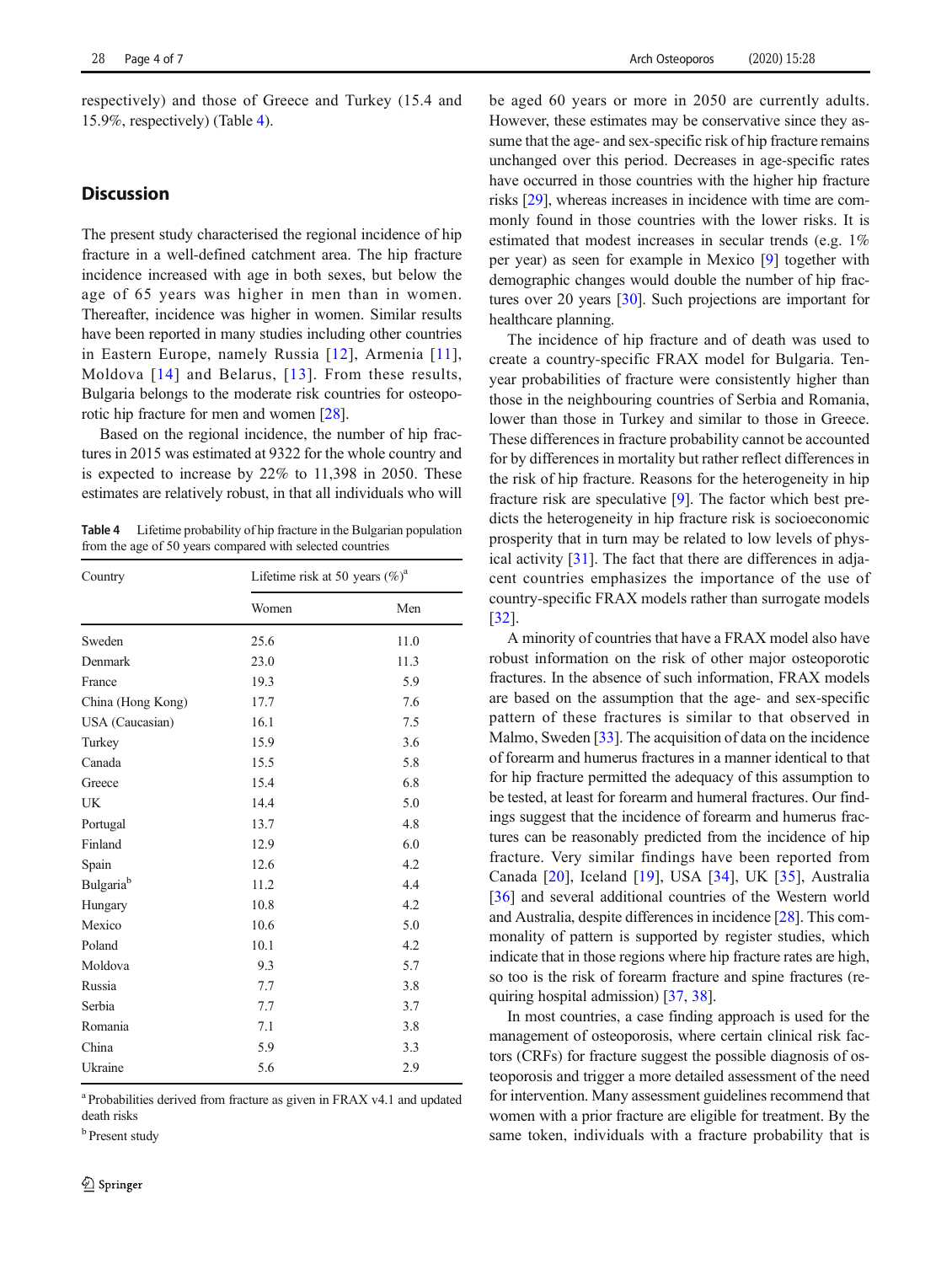<span id="page-4-0"></span>equivalent to or greater than that of women with a prior fracture should also be eligible. Age-specific intervention thresholds have been widely used in Europe and South America [7]. If the same strategy were used in Bulgaria, the intervention would be recommended in individuals with a 10-year probability of a major osteoporotic fracture that ranged from 7.7 to 23%, depending on age (see Table [3\)](#page-2-0).

There are a number of limitations to this study. The accuracy of the register is not known. With regard to fracture incidence, we examined somewhat less than 5% of the Bulgarian population. Therefore, the extrapolation of these regional estimations to the entire country is an assumption that we were unable to test. This would require a national survey and its validity tested in prospective study of a population-based cohort. Moreover, a minority of the population was not included in the regional health insurance fund and an imbalance in health status may have skewed our estimates. In addition to large variations in fracture rates around the world, fracture rates may vary within countries. In addition to ethnic-specific differences [[39\]](#page-5-0), up to twofold differences in hip fracture incidence have been reported using common methodology with the higher rates in urban communities including Croatia [[40](#page-5-0)], Switzerland [[41](#page-6-0)], Norway [[42\]](#page-6-0), Argentina [\[43\]](#page-6-0) and Turkey [\[44](#page-6-0)].

Despite the well-defined catchment population, it is possible that not all hip fractures were captured. Indeed, many patients in Eastern Europe are not hospitalized because facilities for surgical management are limited, so that hospital admission is not always feasible. In Belarus, for example, 29% cases of hip fracture did not come to hospital attention [[13\]](#page-5-0). High rates of non-admittance have been reported in Armenia (44%) [[11](#page-5-0)] Pervouralsk in Russia (27%) [\[12](#page-5-0)], Georgia (75%) and Kyrgyzstan (50%) [\[45\]](#page-6-0).

It is relevant, however, that accuracy errors have little impact on the rank order with which the FRAX tool categorises risk in a given population [[11](#page-5-0), [46](#page-6-0)], but they do change the absolute number generated and thus have implications where treatment guidelines are based on cost-effectiveness or the economic burden of disease. In order to address these limitations, population representatives of the general population at risk would need to be studied prospectively, preferably over a 10-year time horizon.

In summary, a FRAX model has been created for Bulgaria based on a regional population-based estimate of the incidence of low energy hip fractures. The model should enhance accuracy of determining fracture probability among the Bulgarian population and help to guide decisions about treatment.

#### Compliance with ethical standards

Conflict of interest E Kirilova, H Johansson, N Kirilov, S Vladeva, T Petranova, E Liu, L Vanderput and Z Kolarov declare that they have no competing interests. M Lorentzon has received lecture or consulting fees

from Amgen, Lilly, UCB Pharma, Radius Health, Renapharma, Meda, GE-Lunar, Consilient Health and Tromp Medical. NC Harvey reports personal fees, consultancy, lecture fees and honoraria from Alliance for Better Bone Health, AMGEN, MSD, Eli Lilly, Servier, Shire, UCB, Kyowa Kirin, Consilient Healthcare, Radius Health and Internis Pharma outside the submitted work. EV McCloskey reports personal fees, consultancy, lecture fees, research support and/or honoraria from Amgen, AstraZeneca, Consilient Healthcare, Fresenius Kabi, GSK, Hologic, Internis, Lilly, Merck, Novartis, Pfizer, Roche, Sanofi-Aventis, Servier, Synexus, UCB, Warner Chilcott outside the submitted work. He also reports research support from Versus Arthritis, I3 Innovus, MRC and IOF outside the submitted work. JA Kanis reports grant support from Amgen, Lilly and Radius Health.

Open Access This article is licensed under a Creative Commons Attribution 4.0 International License, which permits use, sharing, adaptation, distribution and reproduction in any medium or format, as long as you give appropriate credit to the original author(s) and the source, provide a link to the Creative Commons licence, and indicate if changes were made. The images or other third party material in this article are included in the article's Creative Commons licence, unless indicated otherwise in a credit line to the material. If material is not included in the article's Creative Commons licence and your intended use is not permitted by statutory regulation or exceeds the permitted use, you will need to obtain permission directly from the copyright holder. To view a copy of this licence, visit <http://creativecommons.org/licenses/by/4.0/>.

# References

- 1. Hernlund E, Svedbom A, Ivergård M, Compston J, Cooper C, Stenmark J, McCloskey EV, Jönsson B, Kanis JA (2013) Osteoporosis in the European Union: medical management, epidemiology and economic burden. A report prepared in collaboration with the International Osteoporosis Foundation (IOF) and the European Federation of Pharmaceutical Industry Associations (EFPIA). Arch Osteoporos 8:136
- 2. Johnell O, Kanis JA (2006) An estimate of the worldwide prevalence and disability associated with osteoporotic fractures. Osteoporos Int 17:1726–1733
- 3. Kanis JA, Cooper C, Rizzoli R, Reginster J-Y, Scientific Advisory Board of the European Society for Clinical and Economic Aspects of Osteoporosis (ESCEO) and the Committees of Scientific Advisors and National Societies of the International Osteoporosis Foundation (IOF) (2019) European guidance for the diagnosis and management of osteoporosis in postmenopausal women. Osteoporos Int 30:3–44
- Kanis JA On behalf of the World Health Organization Scientific Group (2008a) Assessment of osteoporosis at the primary healthcare level. Technical Report. WHO Collaborating Centre, University of Sheffield, UK. Available at [http://www.shef.ac.uk/](http://www.shef.ac.uk/FRAX/pdfs/WHO_Technical_Report.pdf) [FRAX/pdfs/WHO\\_Technical\\_Report.pdf.](http://www.shef.ac.uk/FRAX/pdfs/WHO_Technical_Report.pdf) Accessed 26 Feb 2019
- 5. Kanis JA, Johnell O, Oden A, Johansson H, McCloskey E (2008b) FRAX™ and the assessment of fracture probability in men and women from the UK. Osteoporos Int 19:385–397
- 6. Odén A, McCloskey EV, Kanis JA, Harvey N, Johansson H (2015) Burden of high fracture probability. Osteoporos Int 26:2243–2248
- 7. Kanis JA, Harvey NC, Cyrus Cooper C, Johansson H, Odén A, McCloskey EV, The Advisory Board of the National Osteoporosis Guideline Group (2016) A systematic review of intervention thresholds based on FRAX. A report prepared for the National Osteoporosis Guideline Group and the International Osteoporosis Foundation. Arch Osteoporos 11(1):25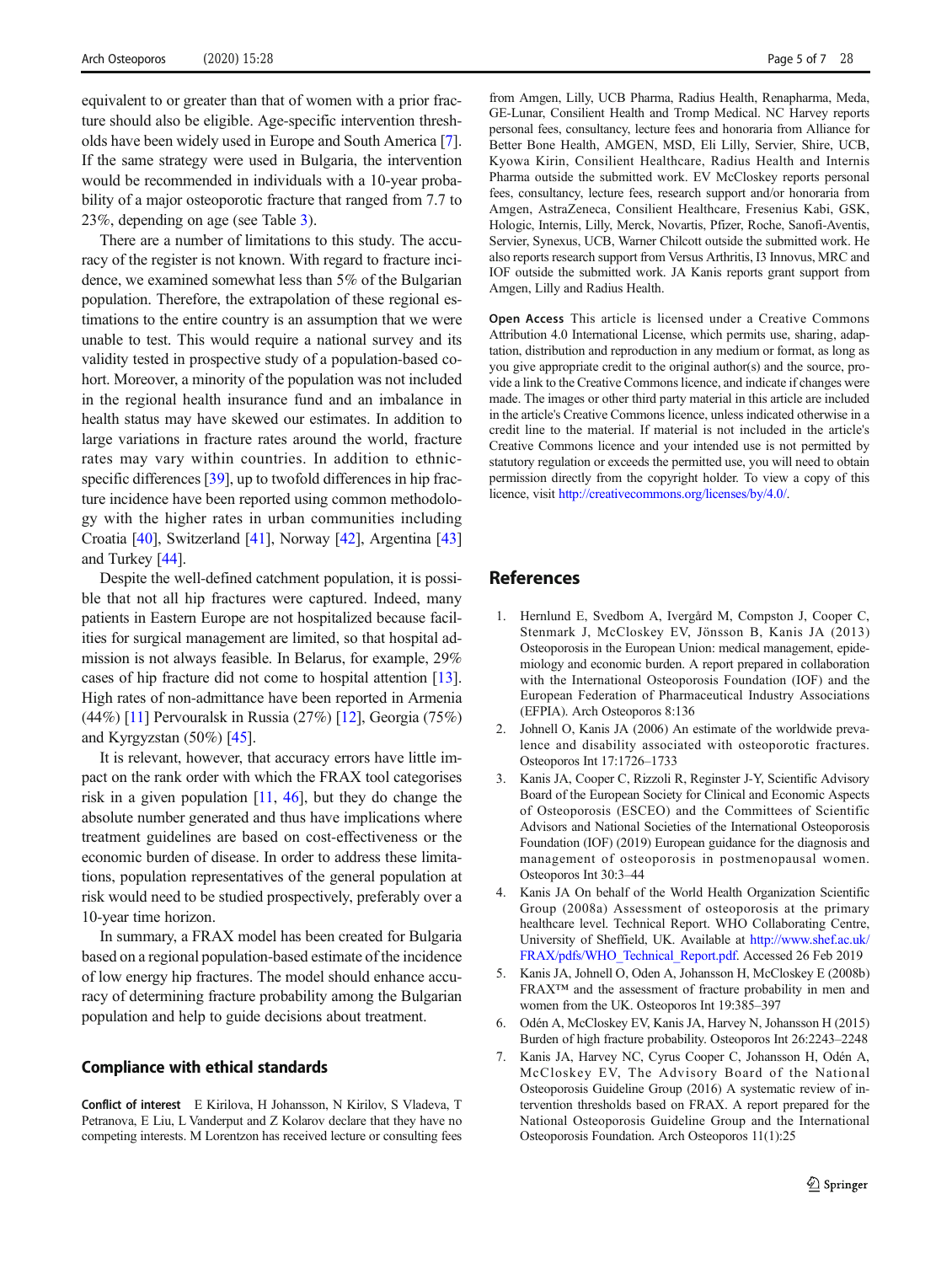- <span id="page-5-0"></span>8. Zerbini CAF, Szejnfeld VL, Abergaria BH, McCloskey EV, Johansson H, Kanis JA (2015) Incidence of hip fracture in Brazil and the development of a FRAX model. Arch Osteoporos 10(1):224
- 9. Johansson H, Clark P, Carlos F, Oden A, McCloskey EV, Kanis JA (2011) Increasing age- and sex-specific rates of hip fracture in Mexico: a survey of the Mexican institute of social security. Osteoporos Int 22:2359–2364
- 10. Tuzun S, Eskiyurt N, Akarırmak U, Sarıdoğan M, Johansson H, Kanis JA, Turkish Osteoporosis Society (2012) The impact of FRAX-based intervention thresholds in Turkey: the FRAX-TURK study. Arch Osteoporos 7:229–235
- 11. Lesnyak O, Sahakyan S, Zakroyeva A, Bilezikian JP, Hutchings N, Galstyan R, Lebedev A, Johansson H, Harvey NC, McCloskey E, Kanis JA (2017) Epidemiology of fractures in Armenia: development of a country-specific FRAX model and comparison to its surrogate. Arch Osteoporos 12(1):98–99. [https://doi.org/10.1007/](https://doi.org/10.1007/s11657-017-0392-6) [s11657-017-0392-6](https://doi.org/10.1007/s11657-017-0392-6)
- 12. Lesnyak O, Ershova O, Belova K, Gladkova E, Sinitsina O, Ganert O, Romanova M, Khodirev V, Johansson H, McCloskey E, Kanis JA (2012) Epidemiology of fracture in the Russian Federation and the development of a FRAX model. Arch Osteoporos 7:67–73
- 13. Ramanau H, Chernyanin I, Rudenka E, Lesnyak O, Zakroyeva A, Bilezikian JP, Johansson H, Harvey NC, McCloskey EV, Kanis JA (2018) Epidemiology of hip fracture in Belarus: development of a country-specific FRAX model and its comparison to neighboring country models. Arch Osteoporos 13:42
- 14. Zakroyeva A, Lesnyak O, Cazac V, Groppa L, Russu E, Chislari L, Rotaru L, Johansson H, Harvey NC, McCloskey E, Kanis JA (2019) Epidemiology of osteoporotic fracture in Moldova and development of a country specific FRAX model. Submitted to Archives June 2019 Minor revisions and resubmitted (Sept 2019)
- 15. Bulgaria doing business for everyone guide-Practical Information and Contacts, 2013 Edition Updated Reprint International Business Publication, USA ISBN 1-4387-7175-4 89
- 16. National statistical institute republic Bulgaria census2011/ PDOCS2/Census2011. [http://www.nsi.bg/census2011/PDOCS2/](http://www.nsi.bg/census2011/PDOCS2/Census2011final_en.pdf) [Census2011final\\_en.pdf](http://www.nsi.bg/census2011/PDOCS2/Census2011final_en.pdf)
- 17. United Nations (2017) DESA/population division. World Population Prospects 2017 [https://population.un.org/wpp/](https://population.un.org/wpp/Download/Standard/Population/) [Download/Standard/Population/.](https://population.un.org/wpp/Download/Standard/Population/) Accessed 15 Feb 2019
- 18. Kanis JA, Oden A, Johnell O, Jonsson B, de Laet C, Dawson A (2001) The burden of osteoporotic fractures: a method for setting intervention thresholds. Osteoporos Int 12:417–427
- 19. Siggeirsdottir K, Aspelund T, Johansson H, Gudmundsson EF, Mogensen B, Jonsson BY, Gudnason V, McCloskey E, Oden A, Sigurdsson G, Kanis JA (2014) The incidence of a first major osteoporotic fracture in Iceland and implications for FRAX. Osteoporos Int 25:2445–2451
- 20. Lam A, LeslieWD LLM, Yogendran M, Morin SN, Majumdar SR (2014) Major osteoporotic to hip fracture ratios in Canadian men and women with Swedish comparisons: a population-based analysis. J Bone Miner Res 29:1067–1073
- 21. United Nations (2010) Population Division of the Department of Economic and Social Affairs of the United Nations Secretariat, World Population Prospects: [http://esa.un.org/unpd/wpp/unpp/](http://esa.un.org/unpd/wpp/unpp/panel_indicators.htm) [panel\\_indicators.htm](http://esa.un.org/unpd/wpp/unpp/panel_indicators.htm) Accessed Nov 2011
- 22. Kanis JA, Johnell O, De Laet C, Jonsson B, Oden A, Ogelsby AK (2002) International variations in hip fracture probabilities: implications for risk assessment. J Bone Miner Res 17:1237–1244
- 23. Clark P, Lavielle P, Franco-Morina F, Ramirez E, Salmeron J, Kanis JA, Cummings SR (2005) Incidence rates and life-time risk of hip fractures in Mexicans over 50 years of age: a population-based study. Osteoporos Int 16:2025–2030
- 24. Grigorie D, Sucaliuc A, Johansson H, Kanis JA, McCloskey E (2013) Incidence of hip fracture in Romania and the development of a Romanian FRAX model. Calcif Tiss Int 92:429–436
- 25. Czerwinski E, Kanis JA, Trybulec B, Johansson H, Borowy P, Osieleniec J (2009) The incidence and risk of hip fracture in Poland. Osteoporos Int 20:1363–1367
- 26. Povoroznyuk VV, Grygorieva NV, Kanis JA, McCloskey EV, Johansson H, Harvey NC, Korzh MO, Strafun SS, Vaida VM, Klymovytsky FV, Vlasenko RO, Forosenko VS (2017) Epidemiology of hip fracture and the development of FRAX in Ukraine. Arch Osteoporos 12:53
- 27. Johansson H, Matijevic R, Harhaji V, McCloskey EV, Harvey NC, Lorentzon M, Liu E, Kanis JA (2019) Ten-year fracture probability in Serbia according to age and other FRAX models in the region. Osteoporos Int 30(Suppl 1):P591
- 28. Kanis JA, Oden A, McCloskey EV, Johansson HD, Wahl A, Cooper C (2012) A systematic review of hip fracture incidence and probability of fracture worldwide. Osteoporos Int 23(9): 2239–2256
- 29. Cooper C, Cole ZA, Holroyd CR, Earl SC, Harvey NC, Dennison EM, Melton LJ, Cummings SR, Kanis JA, IOF CSA Working Group on Fracture Epidemiology (2011) Secular trends in the incidence of hip and other osteoporotic fractures. Osteoporos Int 22: 1277–1288
- 30. Gullberg B, Johnell O, Kanis JA (1997) World-wide projections for hip fracture. Osteoporos Int 7:407–413
- 31. Johnell O, Borgstrom F, Jonsson B, Kanis J (2007) Latitude, socioeconomic prosperity, mobile phones and hip fracture risk. Osteoporos Int 18:333–337
- 32. Cauley JA, El-Hajj Fuleihan G, Arabi A, Fujiwara S, Ragi-Eis S, Calderon A, Chionh SB, Chen Z, Curtis JR, Danielson ME, Hanley DA, Kroger H, Kung AW, Lesnyak O, Nieves J, Pluskiewicz W, El Rassi R, Silverman S, Schott AM, Rizzoli R, Luckey M, FRAX® Position Conference Members (2011) Official positions for FRAX clinical regarding international differences from Joint Official Positions Development Conference of the International Society for Clinical Densitometry and International Osteoporosis Foundation on FRAX. J Clin Densitom 14(3):240e262
- 33. Kanis JA, Hans D, Cooper C, Baim S, Bilezikian JP, Binkley N, Compston J, Dawson-Hughes B, El-Hajj Fuleihan G, Johansson H, Leslie WD, Lewiecki EM, Luckey MM, Oden A, Papapoulos SE, Poiana C, Wahl DA, McCloskey E, Task Force of the FRAX Initiative (2011) Interpretation and use of FRAX in clinical practice. Osteoporos Int 22:395–411
- 34. Melton LJ, Crowson CS, O'Fallon WM (1999) Fracture incidence in Olmsted County, Minnesota: comparison of urban and with rural rates and changes in urban rates over time. Osteoporos Int 9:29–37
- 35. Singer BR, McLauchlan CJ, Robinson CM, Christie J (1998) Epidemiology of fracture in 15.000 adults. The influence of age and gender. J Bone Joint Surg 80B:234–238
- 36. Sanders KM, Seeman E, Ugoni AM, Pasco JA, Martin TJ, Skoric B, Nicholson GC, Kotowicz MA (1999) Age- and gender-specific rate of fractures in Australia: a population-based study. Osteoporos Int 10(2):40–47
- 37. Johnell O, Gullberg B, Kanis JA (1997) The hospital burden of vertebral fracture in Europe: a study of national register sources. Osteoporos Int 7:138–144
- 38. Melton LJ (1995) Epidemiology of fractures. In: Riggs BL, Melton LJ (eds) Osteoporosis: etiology, diagnosis and management, 2nd edn. Lippincott-Raven, Philadelphia, pp 225–227
- 39. Cauley JA, Chalhoub D, Kassem AM, Fuleihan G-H (2014) Geographic and ethnic disparities in osteoporotic fractures. Nat Rev Endocrinol 10:338–351
- 40. Karacić TP, Kopjar B (2009) Hip fracture incidence in Croatia in patients aged 65 years and more. Lijec Vjesn 131:9–13